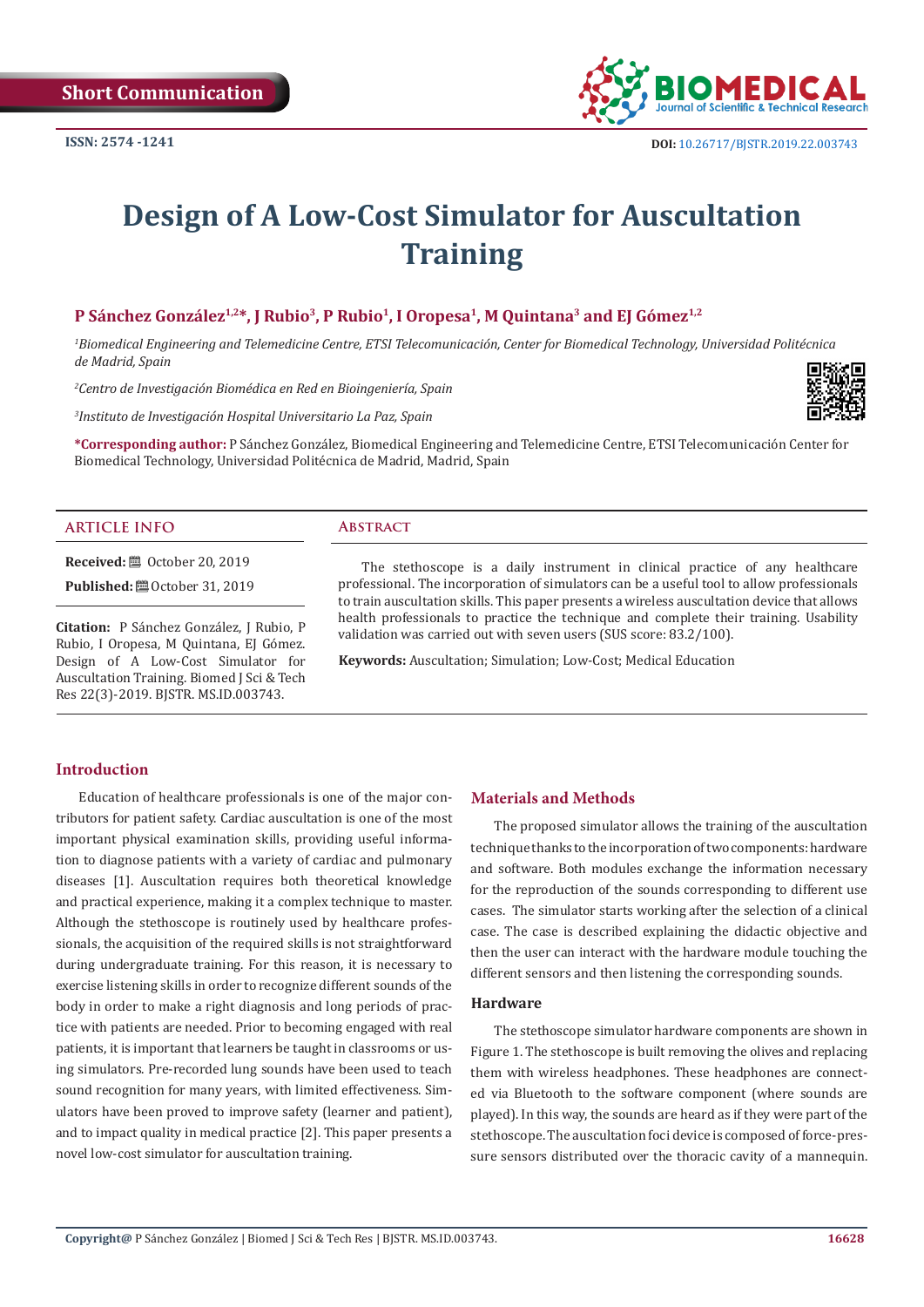The sensors detect when the bell is positioned on them and the pressure that is being exerted on these points (for differentiating between lung and/or heart sounds). These values are sent to the software component through an ESP8266 Wi-Fi microchip. Finally,

a battery is incorporated to power the board and allows the device to not depend on any connection that could limit the movement of the person performing the simulation. This makes the implemented device wireless and provides fidelity to the reproduction of cases.



**Figure 1:** Hardware Simulator components: (Left) Stethoscope; (Right) Auscultation foci device.

#### **Software**

The software is composed by three main components: user interface, server and data bases that manage users and clinical use cases. Figure 2 shows the main user interface of the simulator, where the selected use case is described, and trainees listen the corresponding sounds depending on the sensors touched.



**Figure 2:** Simulator user interface.

#### **Validation**

Usability validation was carried out based on the free use of the simulator. A System Usability Scale (SUS)-based questionnaire was used to identify its strengths and weaknesses. Interviews were also conducted to complement the results.

## **Results**

Seven users (5 trainees, 2 professors) have tested the prototype. SUS results are shown in Figure 3. A good acceptability range has been achieved, with an overall SUS score of 83.2. During interviews, users pointed out that the simulator allowed them to practice the auscultation technique and to train the required skills. Another important aspect highlighted by participants was its potential use for objectively assessing skills.

# **Conclusion**

A novel simulator for auscultation training has been presented. Future works include the incorporation of new use cases to train different pathologies and a validation including more clinicians. Its incorporation into different training activities is planned for the coming months.